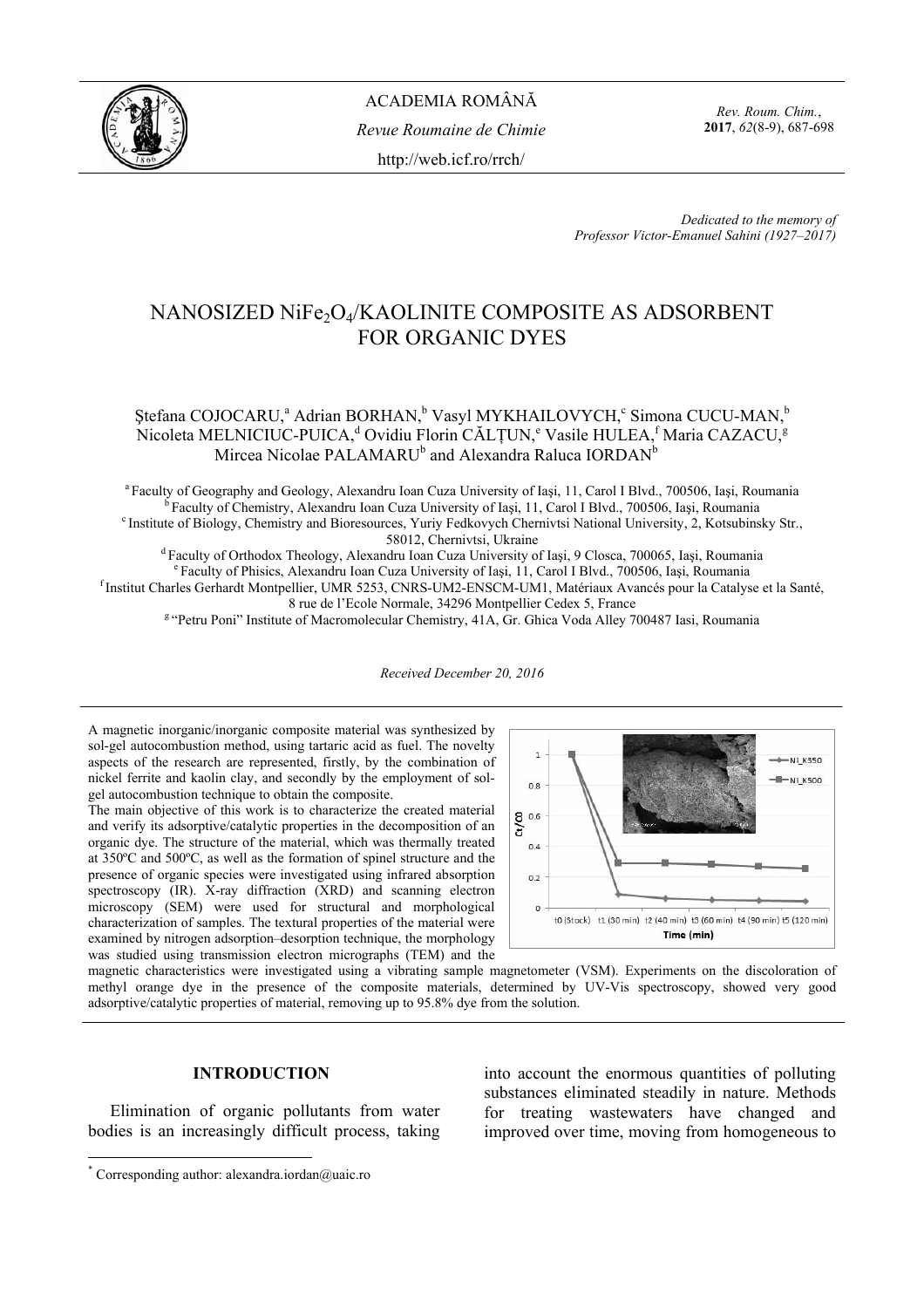heterogeneous techniques, *i.e.* photocatalytic degradation, adsorption, extraction, ultra-filtration, ozonation,  $H_2O_2$  oxidation, photo-oxidation, and their combination.<sup>1-5</sup> Adsorption has been found to be an efficient low-cost technique, but it has the disadvantage that the materials used are extremely difficult to remove from water after decontamination.<sup>6</sup> The natural clays and their various modifications are an important class of materials to be used in the removal of organic substances, showing an internal lamellar structure, high specific surface area and a large adsorption capacity of organic and inorganic molecules.7-8 Generally, in water they swell significantly due to the hydration of the inter-lamellae cations which act as counterions to balance the negative charges of the clay layers. Therefore, inorganic cations in solutions can be intercalated into the interlayer gallery by cation exchange and with the temperature rise occurs the dehydroxylation of hydrated polyoxocations, finally leading to oxide pillars that the clay layer apart.<sup>9</sup> There are three basic classes of clays: kaolinite, micas, and smectites. $^{2}$  Although these clays have been extensively studied together with various nanomaterials, to our knowledge there is no report about preparation of kaolinite/NiFe<sub>2</sub>O<sub>4</sub> nanocomposite. Therefore, this is first report about the adsorptive properties of kaolinite/NiFe<sub>2</sub>O<sub>4</sub> nanocomposite.

Among various additives, magnetic nanoparticles can be introduced into the clays matrix in order to improve the physical and chemical properties of clay materials<sup>10</sup>, *i.e.* adsorption capacity *via* electrostatic interactions and their recovery from effluent. The use of magnetic clays in water treatment is effective, economical and does not lead to the formation of harmful byproducts. One disadvantage is their removal from the environment after adsorption, and the solution to this problem is the introduction of magnetic components in the structure. The separation of the magnetic clay catalysts from the water will therefore be possible by simply applying an external magnetic field. On the other side, the agglomeration tendency of magnetic nanoparticles leads to the increase of their particle size and decrease of their activities as adsorbent or catalyst. Ferrites are a promising class of materials to form clay nano-composites due to their good magnetic properties and nanometric size of particles. Also, ferrites are highly effective catalysts, and the new composite resulted from the combination of the two compounds shows promising features of good adsorbent and catalyst, respectively. Among magnetic nanomaterials, nickel ferrite  $(NiFe<sub>2</sub>O<sub>4</sub>)$  with a spinel structure is particularly important because of its potential applications as magnetic material in low regime temperature<sup>11</sup> and catalysts<sup>5</sup>. The structure of 2–3 spinel type oxide with general formula  $AB_2O_4$  is responsible for a variety of interesting properties. Therefore,  $NiFe<sub>2</sub>O<sub>4</sub>$  presents a huge potential for its application in the synthesis of magnetic nanocomposite adsorbents, for dealing with environmental problems. On the other hand, the development of an innovative procedure to prepare a highly homogeneous magnetic metal oxide/clay nanocomposite, to avoid possible release of ferrite from clay matrix into the environment, represents a serious problem. Different techniques have been reported to prepare metal oxide/clay nanocomposites such as molecular self-assembly, co-precipitation<sup>12</sup>, sol gel processing<sup>13</sup> *etc*. The sol-gel auto-combustion method appears attractive because of lowering the process temperature, high homogeneity, purity of resulting materials, and possibility of various forming process. $1$ 

The purpose of this work was to investigate the capability of  $NiFe<sub>2</sub>O<sub>4</sub>/kaolinite nanocomposites to be$ used as sorbents for the removal of methyl orange dye from aqueous solution. We have successfully prepared a highly homogeneous phased magnetic NiFe<sub>2</sub>O<sub>4</sub>/kaolinite nanocomposite.

The synthesis via sol-gel autocombustion technique, and the characterization of the novel NiFe<sub>2</sub>O<sub>4</sub>/kaolinite nanocomposite obtained at  $350^{\circ}$ C and 500ºC were correlated with relationship between the structural features, the magnetic behavior and the adsorptive capacity.

### **EXPERIMENTAL**

#### **1. Synthesis and characterization**  of NiFe<sub>2</sub>O<sub>4</sub>/kaolinite nanocomposite

Nanocomposites consisting of NiFe<sub>2</sub>O<sub>4</sub>/kaolinite were prepared in air by sol-gel auto-combustion method using tartaric acid  $(C_4H_6O_6)$  (Merck) as chelating agent-fuel. Analytical grade precursors, iron nitrate  $Fe(NO<sub>3</sub>)<sub>3</sub>•9H<sub>2</sub>O$ (Merck), and nickel nitrate  $Ni(NO<sub>3</sub>)<sub>2</sub>•6H<sub>2</sub>O$  (Merck) were mixed in stoichiometric proportions. A solution of tartaric acid was mixed with metal nitrates mixture in 3:1 molar ratio of tartaric acid to metallic cations. Kaolin clay was purchased commercially and is naturally occurring, originating in a deposit in the Piatra Craiului mountains, Romania. A quantity of kaolinite was mixed with the metal nitrates solution in 3:1 weight ratio of clay to ferrite. The reaction mixture was heated at 75ºC under continuous stirring at 330 rpm in a water bath until gel phase transformation was reached. The dried gel was gradually heated up to 350ºC on the sand bath, where the autocombustion was clearly observed and the gel was converted to powder. The obtained powder was thermally treated up to  $500^{\circ}$ C/ 5h (Fig. 1).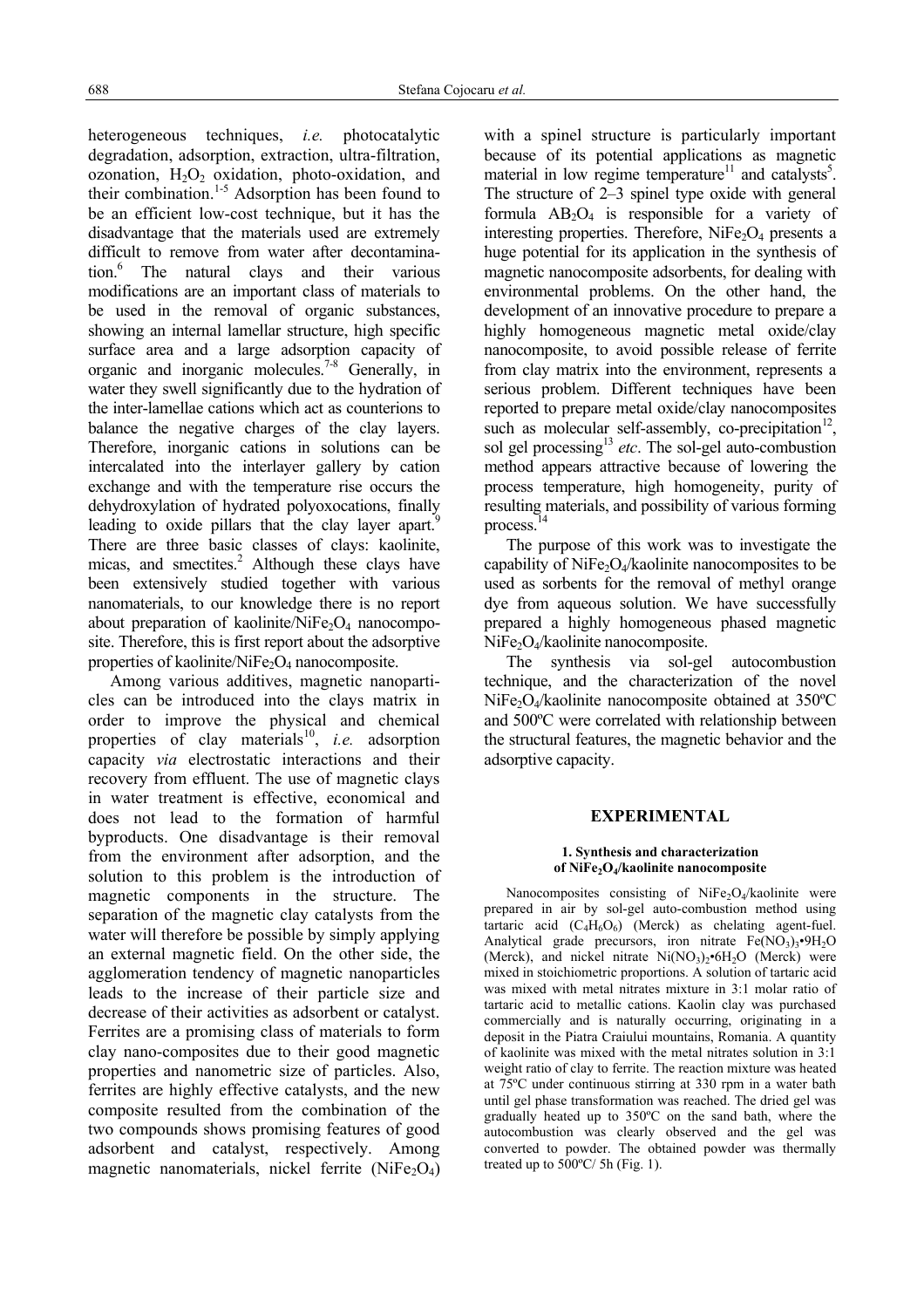| <b>Sample</b>                                                                          | Label   |
|----------------------------------------------------------------------------------------|---------|
| NiFe <sub>2</sub> O <sub>4</sub> /kaolin composite heat treated up to $350^{\circ}$ C  | Ni K350 |
| NiFe <sub>2</sub> O <sub>4</sub> /kaolin composite heat treated up to 500 $^{\circ}$ C | Ni K500 |
|                                                                                        |         |
|                                                                                        |         |
|                                                                                        |         |



Fig.  $1 - \text{NiFe}_2\text{O}_4/\text{k}$ aolinite composite heat treated up to 500°C.

Infrared spectroscopy is a method used to analyze the structure of clays, monitoring the location and intensity of the stretching and deformation bands characteristic to the OH, Si-O and Al-OH bonds. IR spectroscopy was also used for monitoring solid phase chemical reactions and the disappearance of the organic and nitrate phase. FTIR analysis was performed using a Bruker TENSOR  $TM^{27}$  with ATR cell, with 2 cm<sup>-1</sup> resolution in infrared range 4000-370 cm<sup>-1</sup>. XDR and SEM are employed in order to verify the structure formation of nanomaterials. The phase identification of nano powders was done by XRD recorded on Shimadzu LabX 6000 diffractometer equipped with graphite monochromator and Cu*K* $\alpha$  ( $\lambda$ =1.5406Å) radiation, in the ambient atmosphere with a scanning rate of 0.02% over the  $2\theta = 20-80^{\circ}$  range. The morphology of the powders prepared at 350°C was investigated by scanning electron microscopy (SEM) using a Hitachi S2600N Microscope. Textural properties were measured by nitrogen adsorption–desorption isotherms method at 77 K on a Quantachrome Nova 2200 analyzer. Samples were degassed at 250°C for 4 h prior to each measurement. The specific surface area  $S<sub>BET</sub>$  was determined by using the BET method. Magnetic properties of obtained nano powders were investigated at room temperature by using a vibrating sample magnetometer. Transmission electron micrographs (TEM) were obtained on a TESLA 513 A electron microscope. A previous study<sup>15</sup> stands as reference for the characterization of pure kaolinite, as well as kaolinite treated at 350°C and 500°C. The research mentioned showed that the utilized samples of clay are of kaolin-type and contain a large quartz impurity (visible in XRD patterns and FTIR spectra). In the paper it was also stated that applying a temperature higher than 500°C leads to the transformation of kaolin to metakaolin, a phase transition between crystalline and amorphous.

#### **2. Adsorption procedure**

The adsorptive capacity of the powders prepared was investigated through the degradation of methyl orange (MO) dye in aqueous solution at constant temperature, under natural visible light. In each reaction, 10 mg of catalyst were added in 25 mL solution of methyl orange  $(C_{14}H_{14}N_3NaO_3S)$  with an initial concentration of 10 mg/L and  $pH = 3$ . The suspension was stirred magnetically at a constant temperature of 23°C. Samples were taken from the suspension at regular intervals (0, 30, 40, 60, 90 and 120 minutes) to investigate the change in the concentration (absorbance) of each degraded solution by measuring the absorbance in range of 250–700 nm for methyl orange dye. Distilled water was used as the reference sample. The absorbance of MO solutions was determined at  $~500$  nm and it is used to monitor the degradation of dye.

### **RESULTS AND DISCUSSION**

#### **1. Composite Characterization**

### *Infrared Spectroscopy*

The IR spectra, in the 4000-370 cm<sup>-1</sup> wavenumber range of nanocomposites thermally treated at 350°C and 500°C, respectively, are shown in Fig. 2, where the presence of absorption bands characteristic to both clay and ferrite are visible. The absorption bands located below  $650 \text{ cm}^{-1}$  are attributed to the vibration of metaloxygen bonds in the structure of nickel ferrite. The maximums observed in the range of 600-  $470 \text{ cm}^{-1}$  are assigned to  $v_1$  wavenumber (corresponding to metal - oxygen bonds in tetrahedral sites) and those bellow 470 cm<sup>-1</sup> are attributed to  $v_2$ wavenumber (corresponding to metal - oxygen vibrations in octahedral positions).<sup>16-17</sup> A shift of the wavenumber value and an increase of bands intensity for both tetrahedral and octahedral vibrations for the sample heated at 500°C is observed. It can be attributed to the complete formation of spinel structure. However, the band located at 1639-  $1630$  cm<sup>-1</sup> is assigned to the vibration of carboxyl group<sup>18</sup> which means additional thermal treatment is needed to stabilize the structure, but these functional groups are very important to obtain ferrite-clay nanocomposite.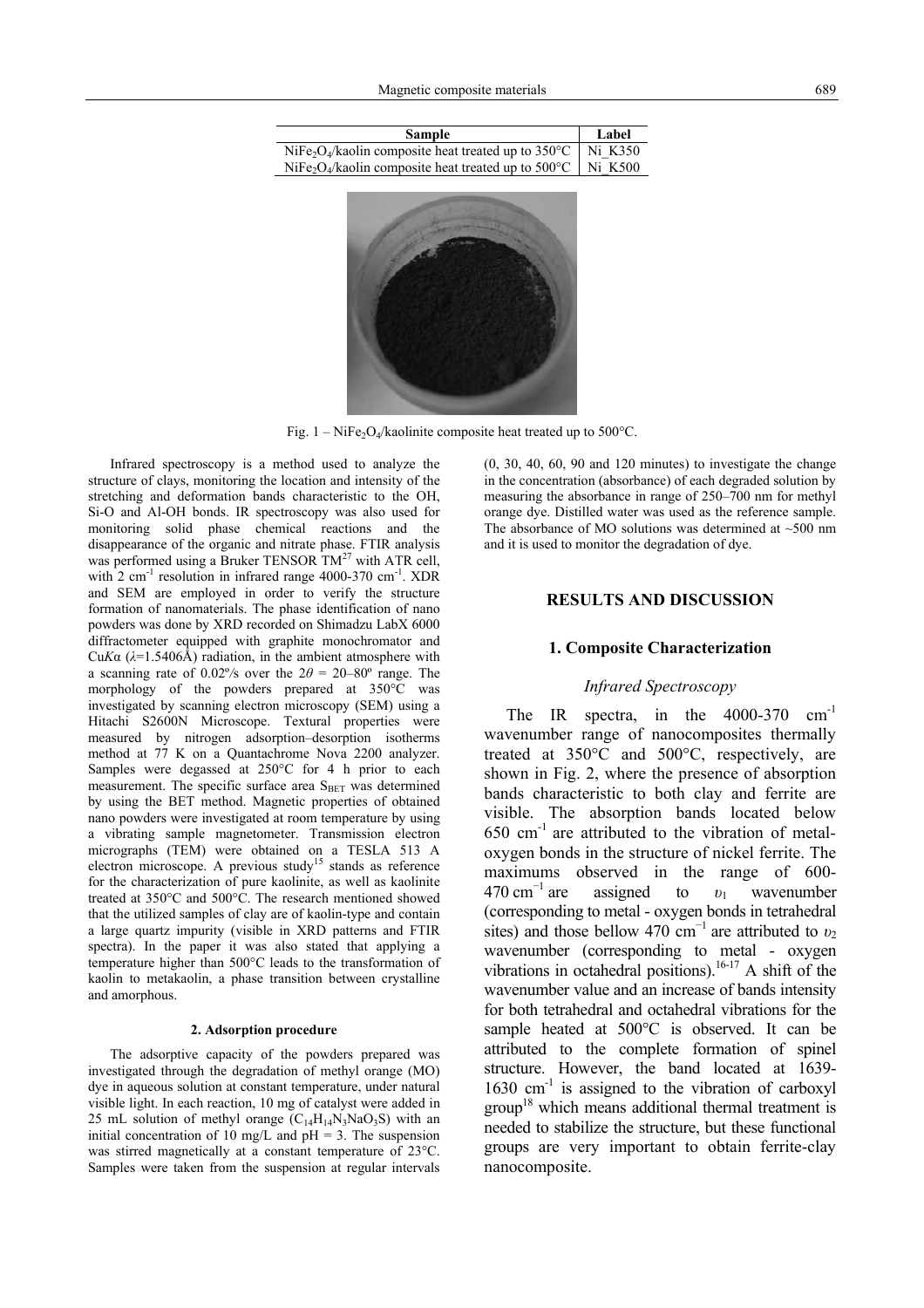

Fig. 2 – IR spectra of the samples.

For kaolinite, the layers of clay are built of a sheet of aluminum octahedrically bonded to oxygen atoms and hydroxyl groups and a sheet of silicon, tetrahedrically bonded to oxygen atoms (siloxane surface).<sup>19</sup> Therefore, bands from 3697,  $3651, 3622, 3620,$  and  $3440 \text{ cm}^{-1}$  correspond to stretching vibrations of the inner octahedral structure of Al-OH bond. Bands from lower wavenumbers correspond to following bonds: Si-O (1111, ~796, and ~470 cm<sup>-1</sup>), Si-O-Al (798, 695) and  $558 \text{cm}^{-1}$ ), Al-OH (911 cm<sup>-1</sup>), and Si-O-Si  $(-1032 \text{ cm}^{-1})$ . <sup>20-21</sup>

The FTIR spectra of samples Ni\_K350 and Ni K500 differ in wavenumbers of Si-O-Si bond which are shifted to higher values  $(1032 \text{ cm}^{-1} \text{ for }$ Ni\_K350 and 1035 cm<sup>-1</sup> for Ni\_K500) according to introduction of  $NiFe<sub>2</sub>O<sub>4</sub>$  in clay sample, which could be related to the change of the bonding characteristics, such as a bond angle.<sup>22</sup> Both samples show typical metakaolinite spectrum, which is characteristic by diminishing of bands at higher wavenumbers belonging to  $O-H$  bonds.<sup>23-25</sup>

### *X-ray Diffraction*

The XRD patterns of NiFe<sub>2</sub>O<sub>4</sub>-clay composite (Ni\_K350 and Ni\_K500) are show in Figure 3. In the case of clay, it is well recognized that welldefined reflections at 2θ value of 12° and 26° corresponding to the (0 0 l) and (0 0 4) Bragg reflections are typical for kaolinite according to the JPCDS 75-1593. The peaks corresponding to the 2θ value intervals  $34-40^\circ$ ,  $46-50^\circ$  and  $63-70^\circ$  may vary for kaolinites of different origins.<sup>26</sup>

Other species identified in the structure of clay are quartz and muscovite, the first one being represented by 2θ at 20°, 26° and 60°.The peaks intensity of the kaolinite was found to decrease progressively with the thermal treatment, which is a result of a transformation of crystalline structure in amorphous clay.27-28 According to Shvarzman *et al.*29 and Fernandez *et al.*30, those changes are expected because, with the rise of temperature, dehydroxylation process occurs and subsequent a kaolinite  $\rightarrow$  metakaolinite phase transformation takes place. $31$  This new structural form of material usually develops when clay is calcinated over 500-  $550^{\circ}$ C.<sup>32-33</sup> It can be observed that characteristic peaks for quartz ( $2\theta = 21$ ,  $27^\circ$  and  $60^\circ$ ) remain unchanged with thermal treatment. $34$  The narrowing of the peaks with the thermal treatment may be related to the increase of crystallite size and/or the decrease of the mean lattice strain.<sup>26</sup>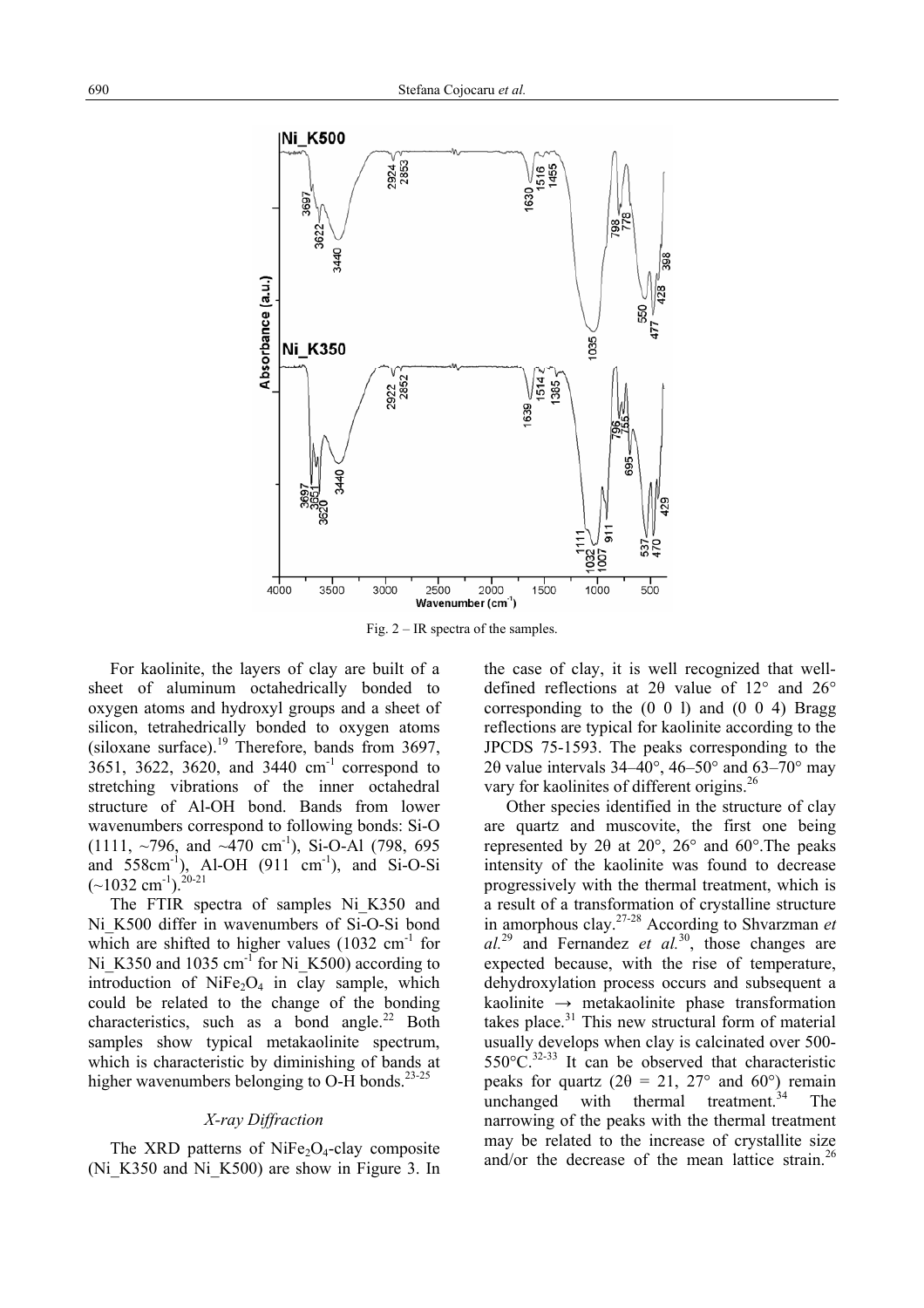

Fig. 3 – XRD pattern of composites.

*Table 1*

The crystallite size (Dc), lattice parameter (a) and density ( $\rho$ x) for Ni K350 and Ni K500

| <b>Sample</b> | $Dc$ (nm) | a    | $\rho$ x (g/cm <sup>3</sup> ) |
|---------------|-----------|------|-------------------------------|
| Ni K350       | 1927      | 8.31 | 5.40                          |
| K500<br>Ni    | 38.9      | 8.32 | 5.38                          |

For the sample treated at 350°C, the structure of nickel ferrite has just begun to form and the characteristic peak located at  $~36$  20 is slightly visible. The pattern of the sample obtained at 500°C confirms the formation of single-phase cubic spinel structure. All the reflection peaks were identified and indexed in good agreement with JCPDS 89-4927 and 89-4926.

 $XRD$  patterns of the NiFe<sub>2</sub>O<sub>4</sub>-clay composite obtained 500°C show the characteristic peaks appeared at  $2\theta = 26^{\circ}$  (corresponding to clay) and  $2\theta = 36^\circ$  (corresponding to ferrite), and confirm the presence of  $NiFe<sub>2</sub>O<sub>4</sub>$  phase in nanocomposites. The XRD peaks of nickel ferrite nanoparticles are easily observed in XRD pattern of the resulting sample, confirming the successful encapsulation of nickel ferrite nanoparticles within organoclay sheets.

### *Scanning Electron Microscopy (SEM)*

The SEM image of the prepared magnetic Ni K350 sample (Fig. 4) shows the two components of prepared composite with complete different textures: the flat surface of the clay and the nickel ferrite aggregates. It seems that the  $NiFe<sub>2</sub>O<sub>4</sub>$ nanoparticles are placed on the surface of kaolin. Although an agglomeration of  $NiFe<sub>2</sub>O<sub>4</sub>$  nanoparticles is observed with irregular morphology of aggregates. The holes visible in the image are due to the gas released during auto-combustion process.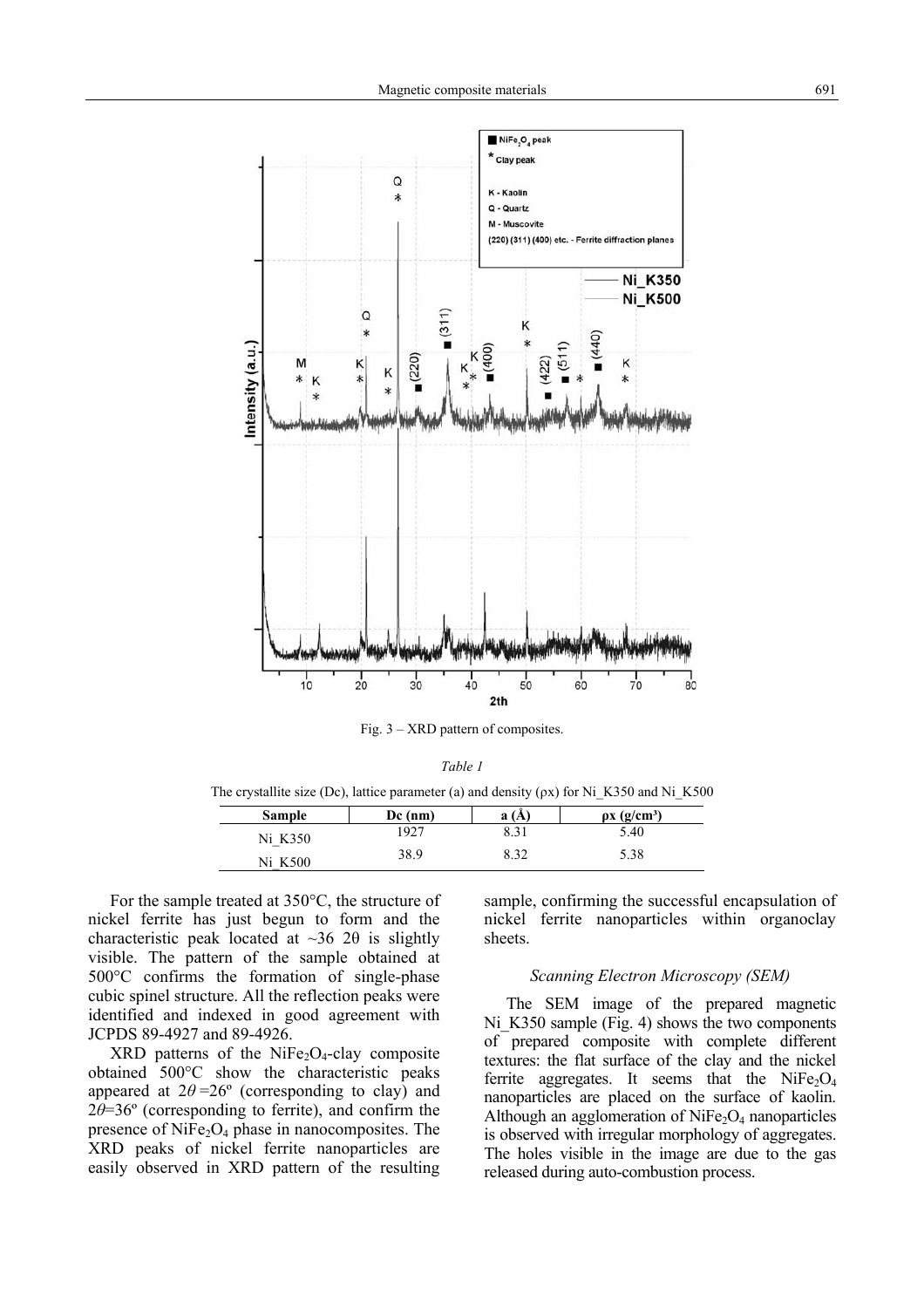

Fig. 4 – SEM image of Ni\_K350.

### *Transmission electron microscopy (TEM)*

The morphology of the prepared Ni\_K500 composite was studied by TEM technique. The presence of spherical magnetic nanoparticles embedded in the layered structure of clay phase is clearly observed in TEM images (Fig. 5 a and b).

Based on these results, it can be proposed that nickel ferrite particles have been distributed into clusters and located outsides the clay interlayer galleries, which lead to the forming of a mesoporous architecture by stacking of clay layers, as confirmed by  $N_2$  sorption analysis.



Fig. 5 – TEM image of Ni K500.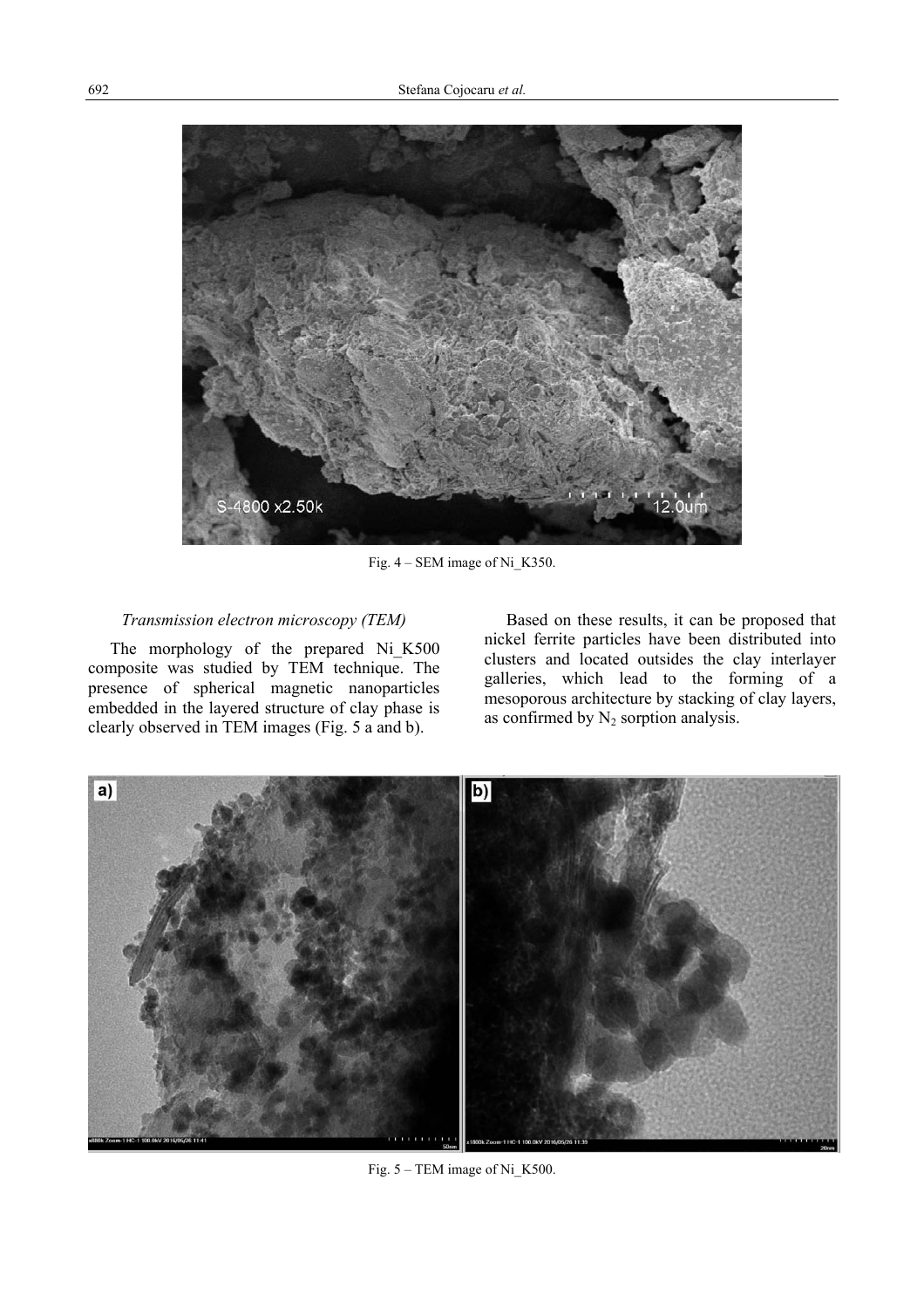

Fig. 6 – Nitrogen adsorption-desorption isotherms for composites.

| Table 2                                                       |  |
|---------------------------------------------------------------|--|
| Data obtained from nitrogen adsorption-desorption experiments |  |

| Sample  | $S_{BET}$ m <sup>2</sup> /g | Langmuir<br>surface | Pore volume<br>(Adsorption)<br>$\text{cm}^3/\text{g}$ | Pore volume<br>(Desorption)<br>$\text{cm}^3/\text{g}$ | Adsorption<br>average pore<br>diameter $(A)$ | Desorption average<br>pore diameter (A) |
|---------|-----------------------------|---------------------|-------------------------------------------------------|-------------------------------------------------------|----------------------------------------------|-----------------------------------------|
| Ni K350 | 66.68                       | 94.29               | 0.09                                                  | 0.08                                                  | 60.11                                        | 61.6                                    |
| Ni K500 | 51.47                       | 74.82               | 0.11                                                  | 0.11                                                  | 77.63                                        | 73.27                                   |

### *Nitrogen adsorption-desorption*

The nitrogen adsorption-desorption experiments were carried out to determine the surface area of the prepared magnetic composite. Nitrogen adsorption–desorption isotherms (Fig.5 (a-b)) of two representative adsorbents (Ni\_K350 and Ni<sub>K500</sub>) are depicted in Fig. 6. The obtained isotherms can be categorized as type IV with an H3 hysteresis loop according to the IUPAC classifications.<sup>35</sup> This type of isotherms is distinctive of mesoporous materials. A H3-type hysteresis is associated to pores with non-uniform size formed from aggregated or agglomerated particles.<sup>36</sup> The gas uptake sharply increased during the final half of the isotherm, indicating that capillary condensation occurred.<sup> $37$ </sup> In other words, pore diameter and the distribution of pore size which was automatically calculated by the surface area analyzer is wide up to 159 Å. These observations of porous morphology are in good agreement with previous reports. $5,38$ 

Ni<sub>K350</sub> and Ni<sub>K500</sub> nanocomposites showed BET surface areas of 67  $\text{m}^2/\text{g}$  and 51  $\text{m}^2/\text{g}$ , respectively. The BET results corroborated with the XRD and TEM studies indicate that the synthesized magnetic composite can be used as an efficient adsorbent for a dye from water. These features are important for the accessibility of reactant molecules to the catalysts.<sup>39</sup>

### *Magnetization measurements*

After the magnetic composites preparation, a test with a 0.3-T magnet showed that the both materials were magnetic. The magnetic properties of the samples were determined at room temperature by using VSM. Magnetization (*M*) versus magnetic field (*H*) curves are shown in Fig. 7. The deduced values of specific magnetization (*M*), saturation magnetization (*M*s), remanent magnetization  $(M_r)$  and coercivity  $(H_c)$  are summarized in Table 2.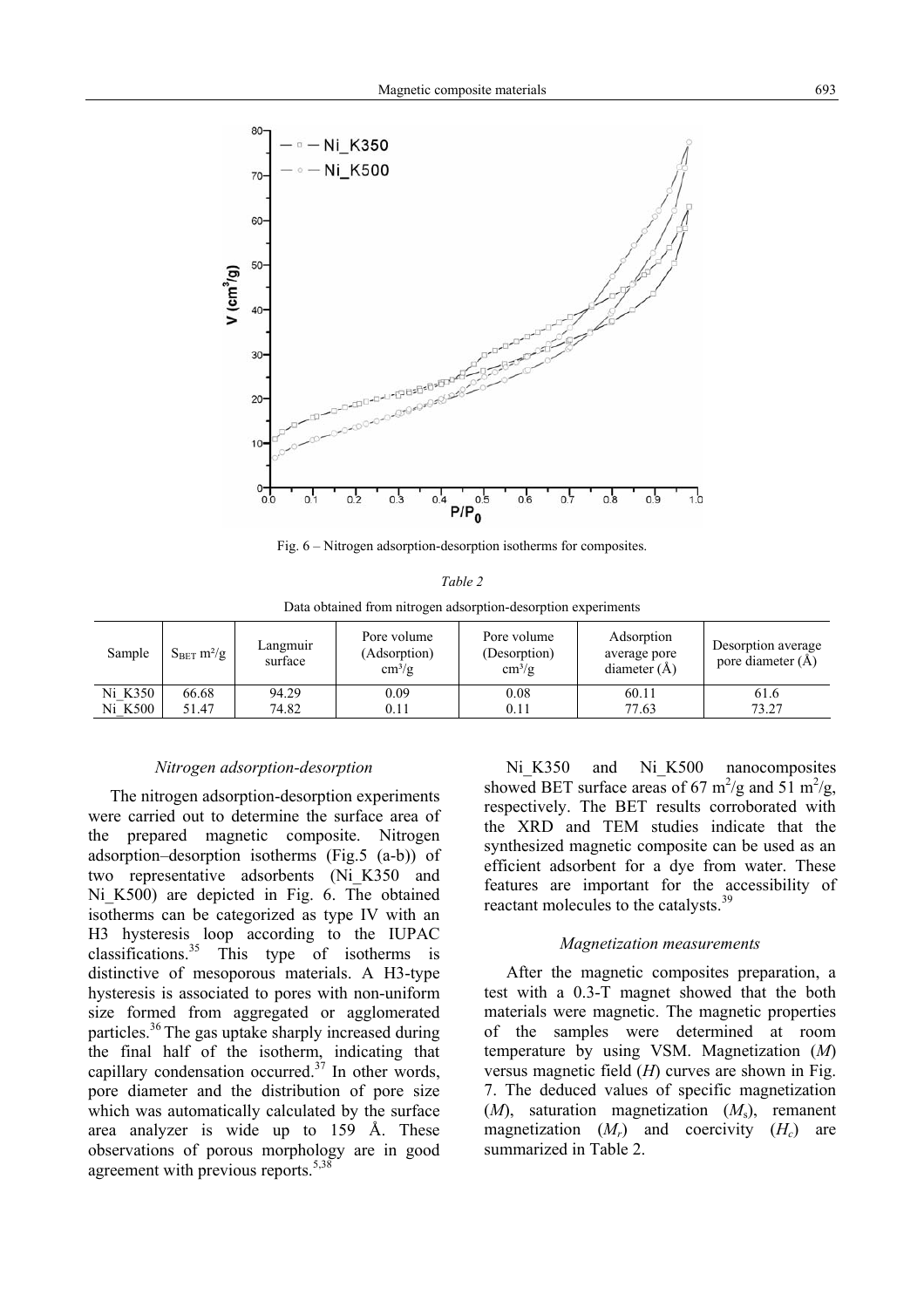

Fig. 7 – Magnetization versus applied magnetic field of obtained composites.

| Table 3                              |  |
|--------------------------------------|--|
| Magnetization data of the composites |  |

| Sample  | Specific magnetization at<br>10 $k$ Oe $(M)$<br>emu/g | <b>Saturation magnetization</b><br>$(M_{\rm s})$<br>emu/g | Remanent magnetization $(M_r)$<br>emu/g | Coercivitv<br>$(H_c)$<br>Оe |
|---------|-------------------------------------------------------|-----------------------------------------------------------|-----------------------------------------|-----------------------------|
| Ni K350 | 3.08                                                  | 3.49                                                      | 10.57                                   | 0.09                        |
| Ni K500 | 5.30                                                  | 71                                                        | 21.41                                   | 0.32                        |

It can be observed that the investigated compounds produce a very narrow hysteresis cycle, indicating a behavior characteristic to soft magnetic materials. Moreover, the magnetic properties of the compounds proved the ferromagnetic nature of the materials. The shape and width of the hysteresis cycle are a consequence of the several factors, such as synthesis technique, chemical composition, cation distribution, crystallite size. $40$  The magnetization of ferrites is dependent on the ion species present and their distribution in the lattices, as well as on the particle size. An increase in the size of the particles leads to higher magnetization.<sup>17,41</sup> The values shown in Table 3 confirm all such statements, *i.e.* the composite containing nickel ferrite, which was calcinated at 500°C, with a bigger particle size, has the best magnetic behavior. The composite showed an increase in saturation magnetization (*M*s) and coercive field  $(H_c)$  at 10 kOe when calcinated at

500°C. This behavior can be explained by higher crystallinity of nickel ferrite particles.

### **2. Evaluation of adsorptive activity**

The adsorptive activity of the new composites prepared was evaluated at pH= 3 under visible light, through monitoring of the methyl orange (MO) dye decomposition, as a function of the irradiation time. Changes in the UV-Vis spectra at various time intervals (0, 30, 40, 60, 90 and 120 min of contact time between dye and composite) are presented in Fig. 8. The resulting spectra show a rapid decrease in the concentration of MO, meaning that the degradation process (adsorption on catalysts surface) starts immediately after adsorbent immersion. Increasing the contact time between composite and MO leads to an increase in the adsorptive performance of both Ni\_K350 and Ni\_K500.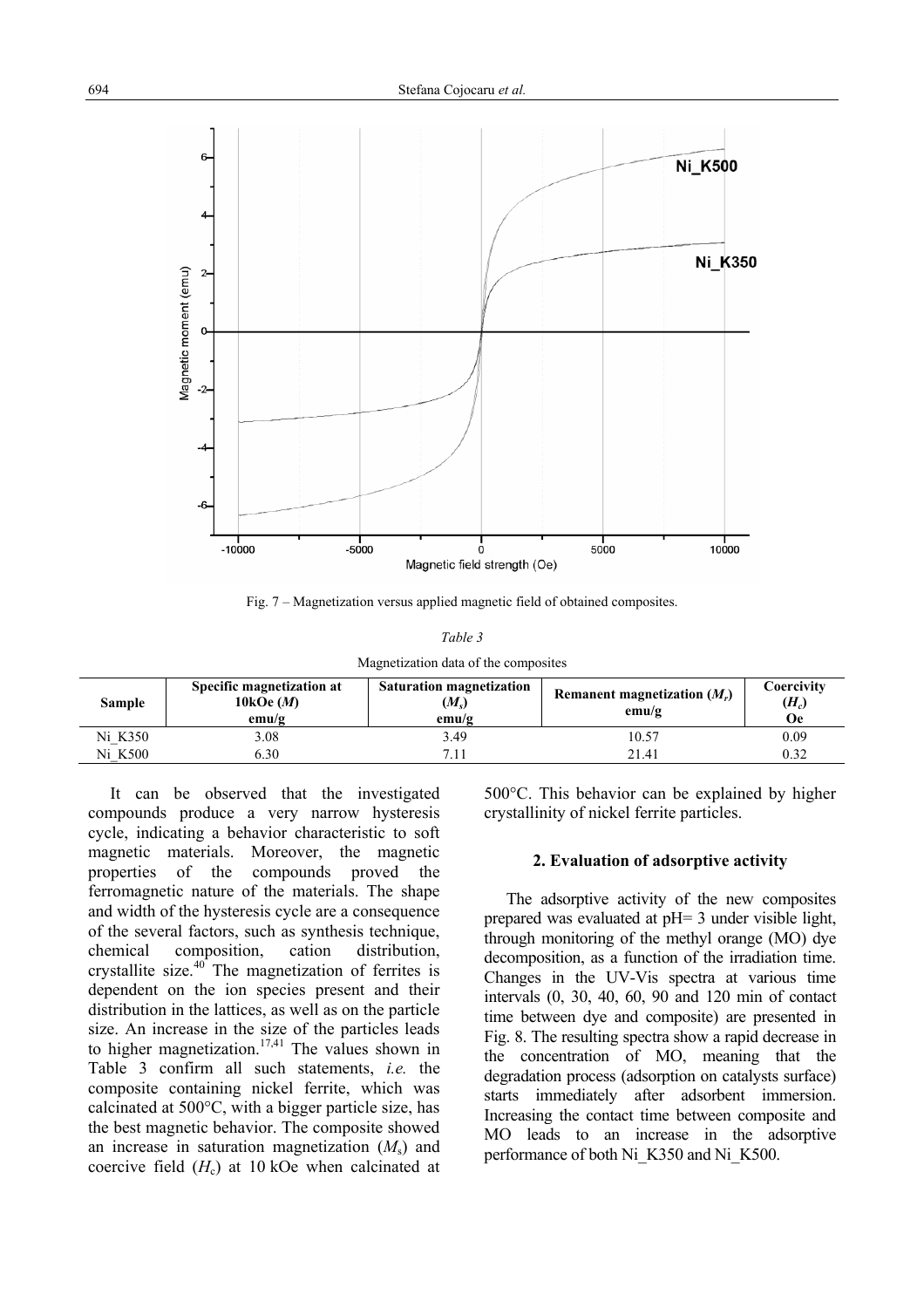

Fig. 8 – UV-vis spectra of MO solution and composites.



Fig. 9 – Percentage of dye degraded by the composites.

Both adsorption and catalytic degradation of dye molecules on the surface of the composites prepared can be greatly affected by the thermal treatment applied to the sample, as shown in Fig. 9. A large percent of the MO molecules can be adsorbed on the composites especially when the materials are calcinated at low temperatures (e.g.

350°C). In this case, the adsorption efficiency is in accordance to the surface area of the materials and crystallization degree of  $NiFe<sub>2</sub>O<sub>4</sub>$ . If adding Ni K350 sample to the solution led to a dye removal percentage of 95.8 % after 120 minutes, while Ni K500 removed only 74.3% of dye at the same time interval. The enlarging crystallite size,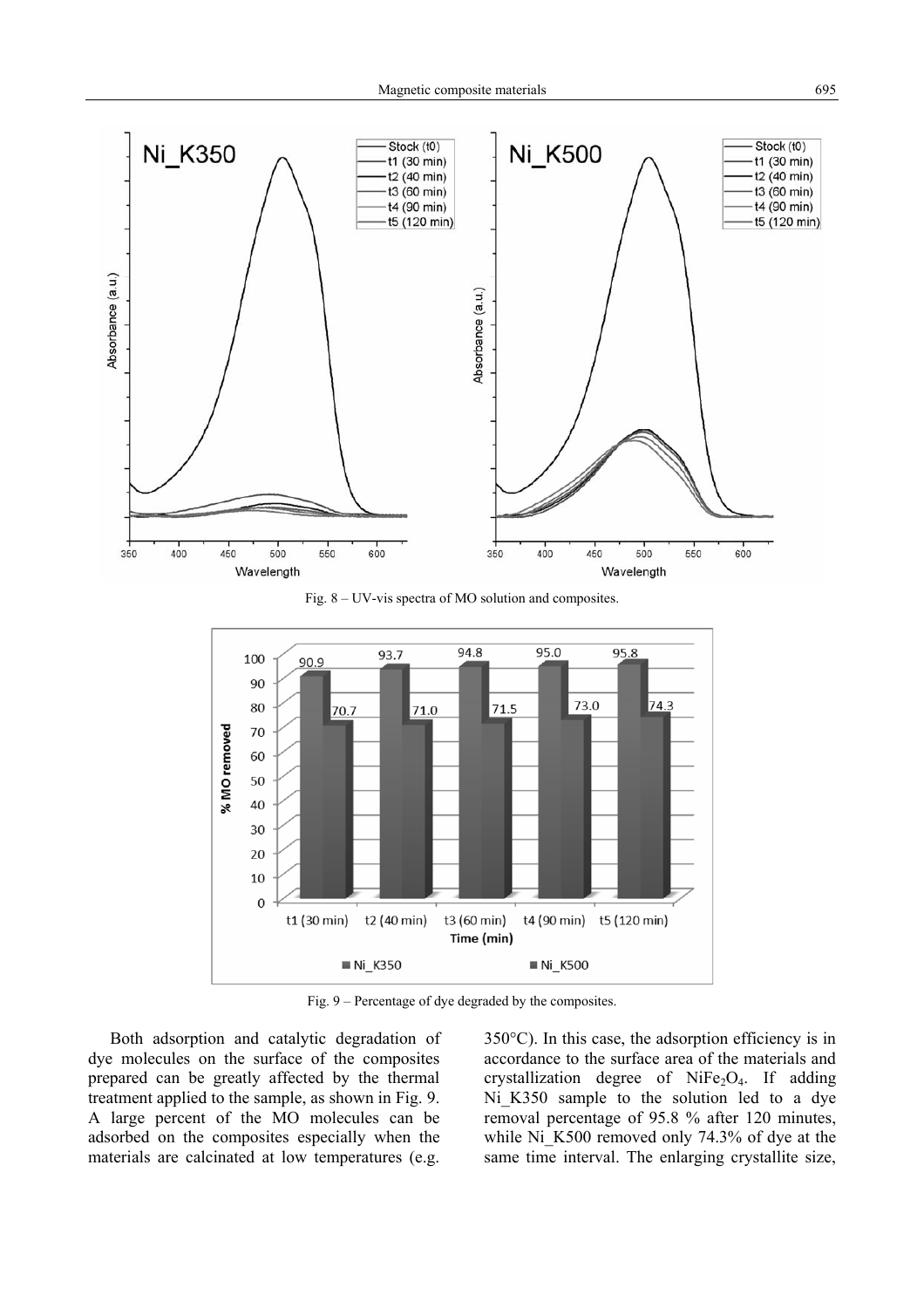particle aggregation and shrinking surface area at high temperature are detrimental to the removal of MO from the solution. The change in MO color is clearly visible to the eye (Fig. 10), but also noticeable in the UV-vis spectra. If the stock methyl orange solution at pH 3 has a slight pinkorange hue, at lower values of MO concentration the solution has a more yellow-orange coloration. This leads to a shift in the spectra wavelength at which the MO peak is identified to lower wavelength, as the solution decolorizes.

In order to assess the decomposition rate of methyl orange, plots of (Ct/C0) and ln(Ct/C0) versus time have been plotted (Fig. 11 and Fig. 12), where C0 and Ct represent the concentrations of the dye before and after adsorption experiments. The degradation kinetics of methyl orange follows the first order kinetic model:

### $lnCt/CO = -kt$

where k is the apparent reaction constant and t is the chosen reaction time. The adsorption results were noticeably better for the composite material obtained at 350°C, with the largest amount of dye removed in the first 30 minutes of the experiment. It can be observed that, for both samples, the best performance was achieved after 120 minutes of contact time, with first order kinetic rate constant k of  $0.491 \times 10^2$  for Ni<sub>\_</sub>K350 and  $1.44 \times 10^2$  for Ni\_K500.

The combination of clay and ferrite, and thus the formation of magnetic composites (Ni\_K350 and Ni K500) has probably led to the formation of a large number of charged groups on the clay surface which increases the electrostatic attraction between the positively charged dyes and negatively charged surface of composite. Hence, these  $NiFe<sub>2</sub>O<sub>4</sub>/clay$ composites exhibit high adsorption efficiencies.<sup>6</sup>



Fig. 10 – MO initial color (t0, left) and after 120 min (t5, right) after Ni K350 adsorption.



Fig. 11 – Adsorptive degradation of MO dye.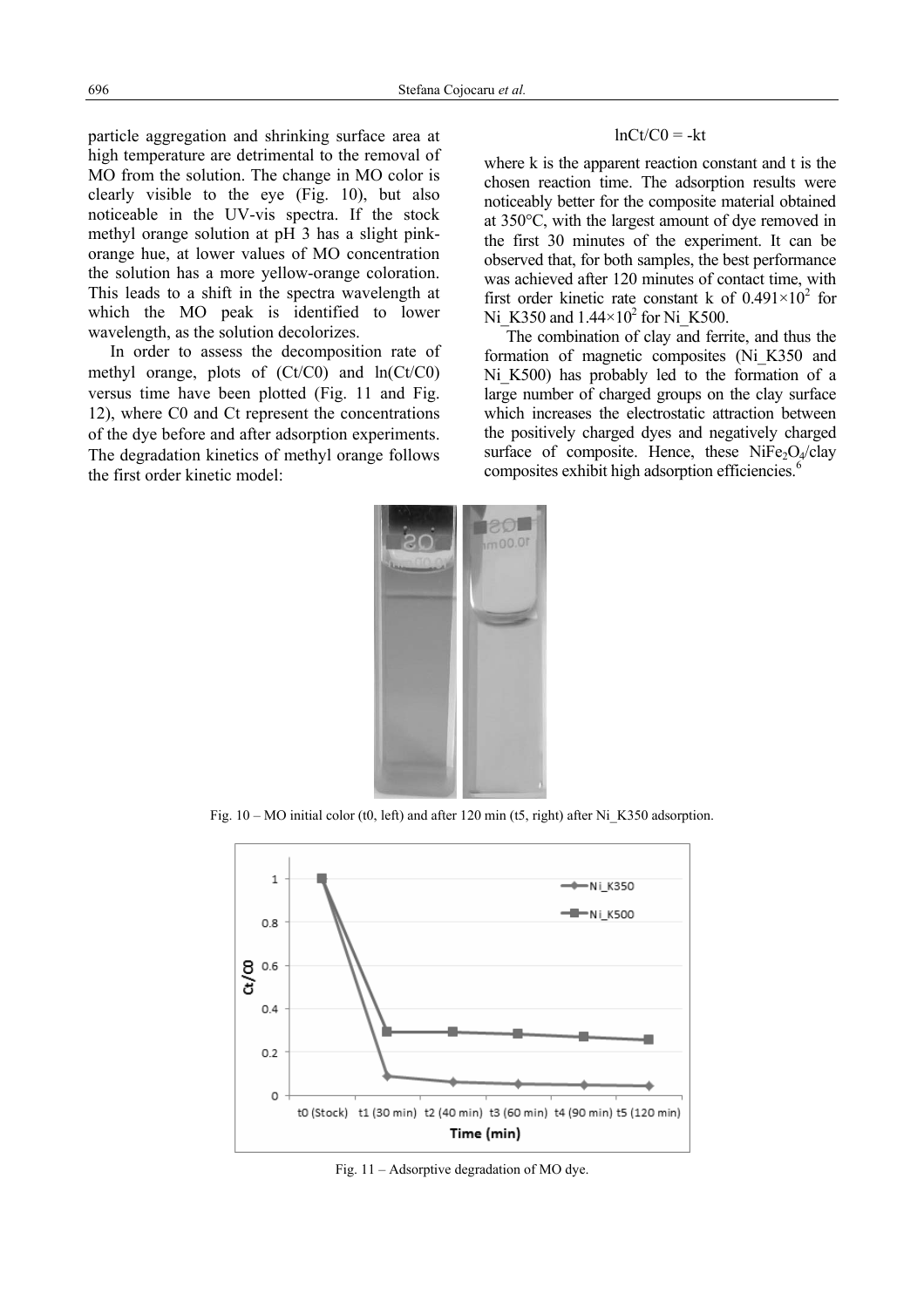

Fig. 12 – Degradation kinetics of MO dye.

### **CONCLUSIONS**

The adsorptive abilities of novel  $NiFe<sub>2</sub>O<sub>4</sub>/kaolinite composites was examined in the$ degradation of Methyl orange dye in aqueous solution, under normal conditions of temperature and in the presence of natural visible light. The XRD and FTIR characterization of the composites (Ni\_K350 and Ni\_K500) revealed the presence of species, clay and ferrite, in the final product. The magnetization measurements showed that the composites exhibited magnetic characteristics relating to soft magnetic materials. SEM, TEM and nitrogen adsorption-desorption isotherms indicated that the composites have promising textural properties, suitable to be applied in the removal of organic dyes from water. The best removal efficiency was obtained for Ni\_K350, the sample with the largest BET surface of 67 m<sup>2</sup>/g. After 120 minutes of contact time, 95.8% of MO was removed from the solution. The dye discoloration tests also revealed that the largest percentage of MO is removed in the first 30 minutes, for both composites. The newly formed materials can be successfully applied in the field of environmental remediation, due to their excellent adsorbent capacity as well as magnetic characteristics, which enable them to be easily recovered after depollution.

*Acknowledgements*: This work was supported by the strategic grant POSDRU/159/1.5/S/133391, Project "Doctoral and Post-doctoral programs of excellence for highly qualified human resources training for research in the field of Life sciences, Environment and Earth Science" cofinanced by the European Social Fund within the Sectorial Operational Program Human Resources Development 2007 – 2013.

#### **REFERENCES**

- 1. R. Gong, M. Li, C. Yang, Y. Sun and J. Chen, *J. Hazard. Mater.,* **2005**, *121*, 247–250.
- 2. L. C. a Oliveira, R. V. R. a Rios, J. D. Fabris, K. Sapag, V. K. Garg and R. M. Lago, *Appl. Clay Sci.,* **2003**, *22*, 169–177.
- 3. M. Nikazar, K. Gholivand and K. Mahanpoor, *Desalination,* **2008**, *219*, 293–300.
- 4. N. M. Mahmoodi, *J. Taiwan Inst. Chem. Eng.,* **2013**, *44*, 322–330.
- 5. R. Marandi, A. Abdollah, M. Sharif, M. E. Olya and R. Moradi, *J. Basic. Appl. Sci. Res.*, **2013**, *3*, 443–456.
- 6. A. Tadjarodi, M. Imani and M. Salehi, *RSC Adv.,* **2015**, *5*, 56145–56156.
- 7. H. Zhao, Y. Dong, G. Wang, P. Jiang, J. Zhang, L. Wu and K. Li, *Chem. Eng. J.,* **2013**, *219*, 295–302.
- 8. I. Ullah, S. Ali, M. A. Hanif and S. A. Shahid, *IJCBS,* **2012**, *2*, 60–77.
- 9. J. Feng, X. Hu, P. L. Yue, H. Y. Zhu and G. Q. Lu, *Chem. Eng. Sci.,* **2003**, *58*, 679–685.
- 10. I. Fatimah, *J. Adv. Res.,* **2014**, *5*, 663–670.
- 11. T. Shanmugavel, S. Gokul Raj, G. Ramesh Kumar, G. Rajarajan and D. Saravanan, *J. King Saud Univ. - Sci.,* **2015**, *27*, 176–181.
- 12. R. Hsu, W. Chang and J. Lin, *Appl. Mater. Interface.,* **2010**, 1349.
- 13. H. Mao, X. Liu, J. Yang, B. Li, C. Yao and Y. Kong, *Mater. Sci. Eng. C,* **2014**, *40*, 102–108.
- 14. J. Zarzycki, *J. Sol-Gel Sci. Technol.,* **1997**, *8*, 17–22.
- 15. Ş. Cojocaru, A. M. Dumitrescu, I. G. Breabăn, A.-A. Domocos, N. Melniciuc-Puică, A. R. Iordan and M. N. Palamaru, *Optoelectron. Adv. Mater. - Rapid Commun.,* **2015**, *9*, 1530–1534.
- 16. A. E. Lavat and E. J. Baran, *J. Alloys Compd.,* **2006**, *419*, 334–336.
- 17. T. Slatineanu, A. R. Iordan, M. N. Palamaru, O. F. Caltun, V. Gafton and L. Leontie, *Mater. Res. Bull.,* **2011**, *46*, 1455– 1460.
- 18. A. Pradeep, P. Priyadharsini and G. Chandrasekaran, *J. Magn. Magn. Mater.,* **2008**, *320*, 2774–2779.